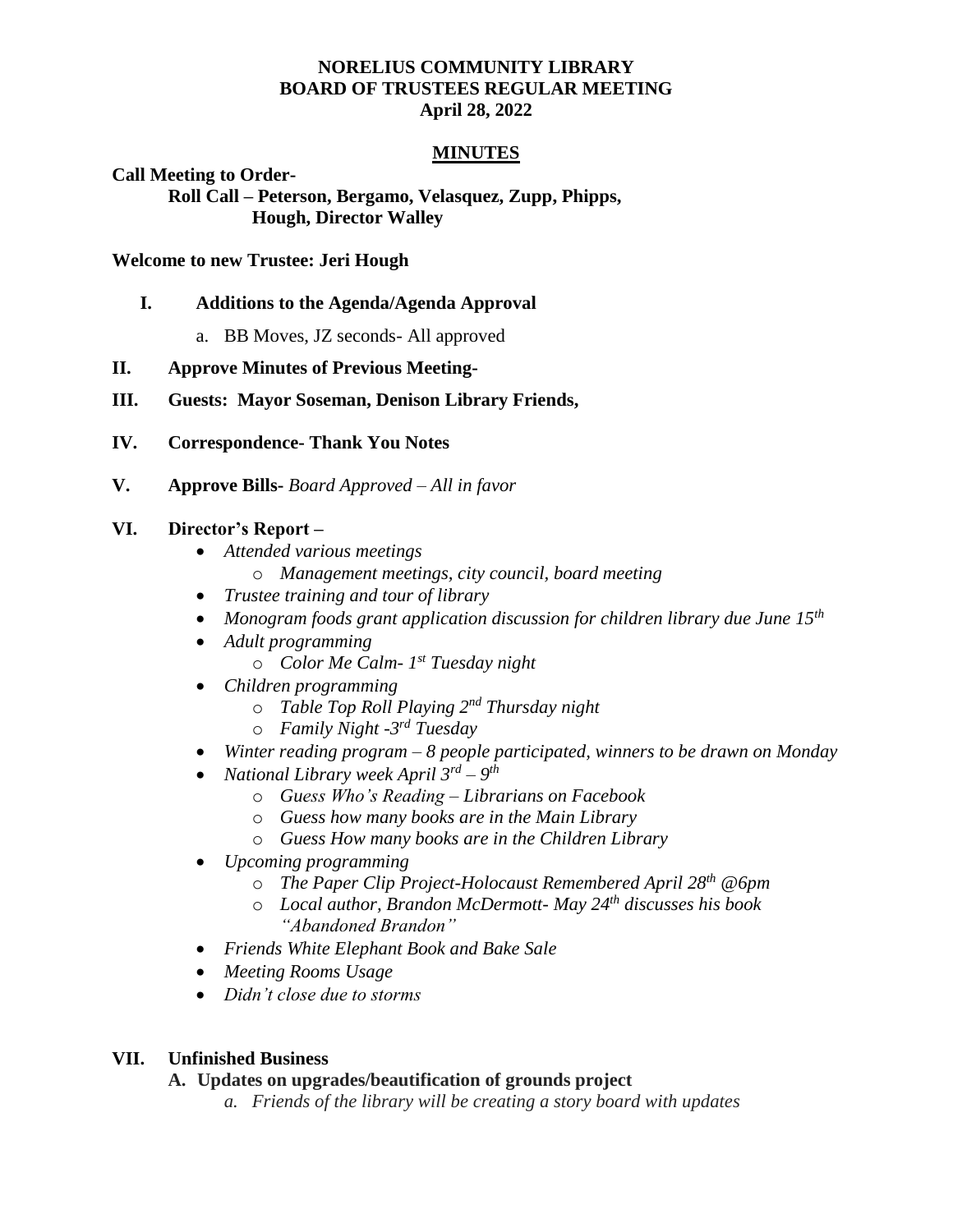*b. JZ Moves to put \$20,000 towards the inside of the building, JH Seconds – All in favor*

*Discussion- BB suggested to picking one project and to start asap, JZ suggested funding to be used on the inside of the library.*

- **B. Policy Review-Technology** 
	- *Tabled for upcoming meeting- All approved*
- **C. Capital Improvement Funds/Library Bldg. Bond proceeds** *Two bills for the door update- \$1774 JH Moves to take the funding from maintenance budget JZ seconds- All approved*
- **D. Evaluations-Trustee/Staff** *JZ- Brought up concerns with receiving the materials at a very short notice*

*Staff evaluations were not discussed* 

*Board Trustee Evaluations: Board discussed possible changes to improve on areas with low numbers. Board members are encouraged to attend more library events and keep track of legislation.* 

**E. IA Code section 256.51-**Annual sales transaction of Library materials and assets to the Denison Library Friends for fair market value.

*JZ moves to sale weeded books to the friends of the library for \$50, MP seconds- All Approved* 

# **VIII. New Business:**

# **A. Safe breach/New push button safe**

*Former employee accessed safe due to knowledge of placement of key to place fundraiser money from an event of the Friends of the Library. Director suggests to buy a safe with a digital key. Also suggested that the Friends of the Library have their own safe. The Friends will be discussing safe purchasing for their funding purposes.* 

*Concerns were discussed regarding Friends of the Library donations and the process of collecting the funding. A form will be provided and staff will be receiving training.* 

*BB Moves to purchase Safe #1 Amazon Basics Steel Home Security Safe, JZ seconds-All Approved*

# **B. Year End Funds expenditures-May**

*June 30th is the end of the fiscal year* 

# *C. Requested to move meetings to Mondays or Thursdays in the Summer*

# **VIV Monthly Reports**

- A. Library Accounts
- B. Monthly Library Report Circulation & Acquisitions/Collection *Many categories are improving based on previous years.*
- D. Denison Library Friends Report-None (Friends Board meeting 5/9/22)